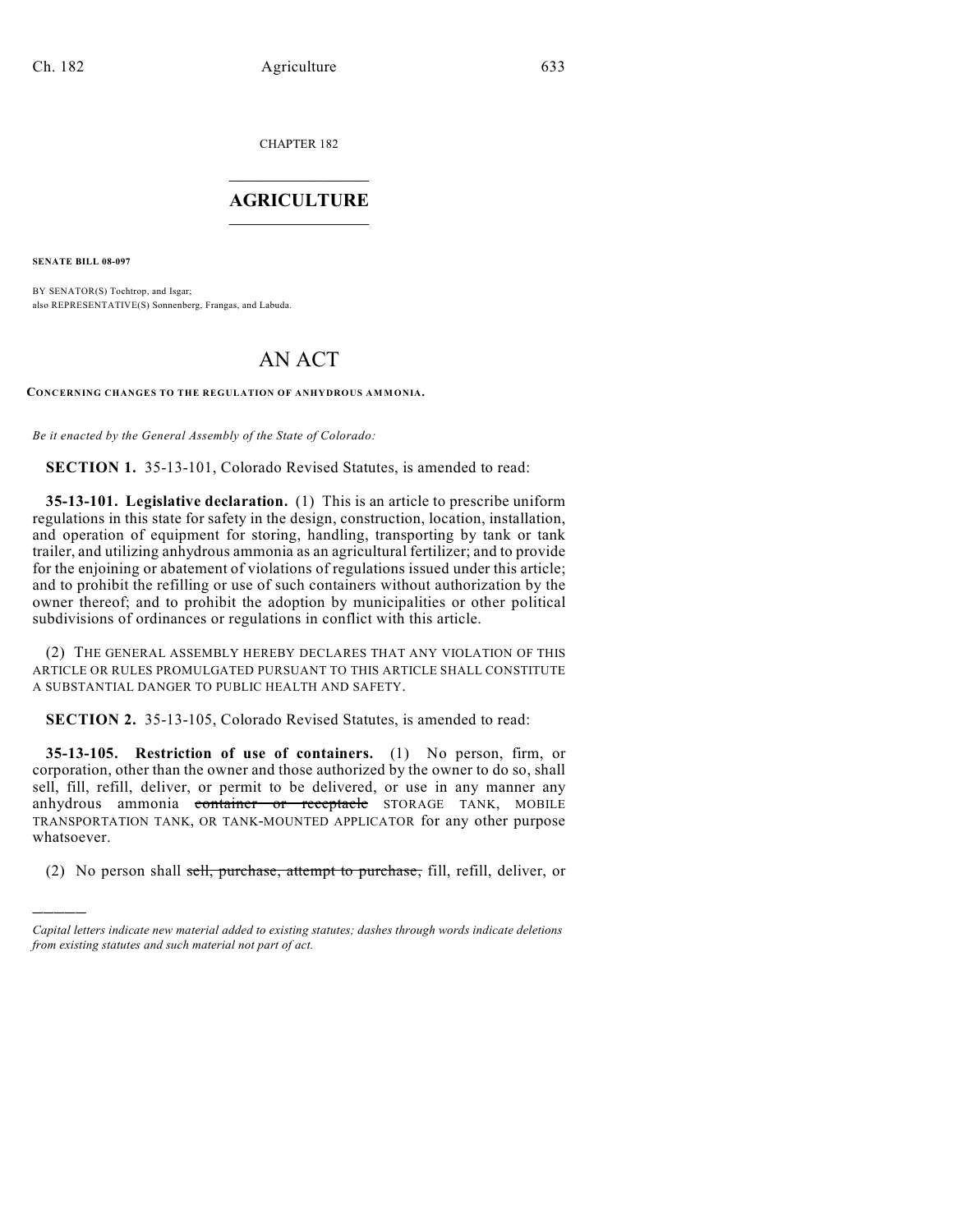#### 634 Agriculture Ch. 182

permit to be delivered any anhydrous ammonia container or receptacle STORAGE TANK, MOBILE TRANSPORTATION TANK, OR TANK-MOUNTED APPLICATOR that has not been inspected REGISTERED in compliance with the provisions of this article and that is less than five hundred gallons AND RULES PROMULGATED PURSUANT TO THIS ARTICLE.

**SECTION 3.** 35-13-107, Colorado Revised Statutes, is amended to read:

**35-13-107. Enforcement - investigation - access to locations and records.** (1) The department of agriculture is authorized to administer and supervise the enforcement COMMISSIONER, PURSUANT TO THE PROVISIONS OF THE "STATE ADMINISTRATIVE PROCEDURE ACT", ARTICLE 4 OF TITLE 24,C.R.S., SHALL ENFORCE THE PROVISIONS of this article and of rules adopted under PROMULGATED PURSUANT TO this article or under section 35-1-107 (5). To this end, the department of agriculture and the commissioner shall:

(a) Provide for and have full and complete power and authority to make such periodic investigations and inspections as may be deemed necessary to disclose violations;

(b) Give written notice to violators of this article that a deficiency exists and that a reasonable period of time shall be given to correct the noted deficiencies, after which period another inspection shall be made;

(c) Receive and provide for investigation of complaints of violations of this article;

(d) Determine whether a deficiency exists and, if all administrative remedies have been exhausted, to correct such deficiencies, and, if the commissioner considers that immediate and irreparable injury, loss, or damage will result if such violation is not immediately restrained or enjoined, the district attorney of the judicial district in which a cause of action may arise under this article, upon being requested by the commissioner, shall bring an action to obtain an order to restrain or enjoin any such violation.

(2) UPON THE COMMISSIONER'S OWN MOTION OR UPON THE COMPLAINT OF ANY PERSON, THE COMMISSIONER MAY MAKE ANY INVESTIGATIONS NECESSARY TO ENSURE COMPLIANCE WITH THIS ARTICLE.

(3) AT ANY TIME DURING REGULAR BUSINESS HOURS, UPON CONSENT OR UPON OBTAINING AN ADMINISTRATIVE SEARCH WARRANT AND FOR THE PURPOSE OF ENFORCING ANY PROVISION OF THIS ARTICLE OR RULE PROMULGATED PURSUANT TO THIS ARTICLE, THE COMMISSIONER SHALL HAVE FREE AND UNIMPEDED ACCESS TO:

(a) ALL BUILDINGS, YARDS, WAREHOUSES, STORAGE FACILITIES, TANKS, TANK TRAILERS, VEHICLES, AND ANY OTHER PUBLIC OR PRIVATE PROPERTY, PREMISES, OR CARRIERS IN WHICH ANHYDROUS AMMONIA IS KEPT, STORED, HANDLED, DISTRIBUTED, OR TRANSPORTED; AND

(b) ALL BUSINESS RECORDS REQUIRED TO BE KEPT THAT RELATE TO THE STORAGE, USE, TRANSPORTATION, OR DISTRIBUTION OF ANHYDROUS AMMONIA. THE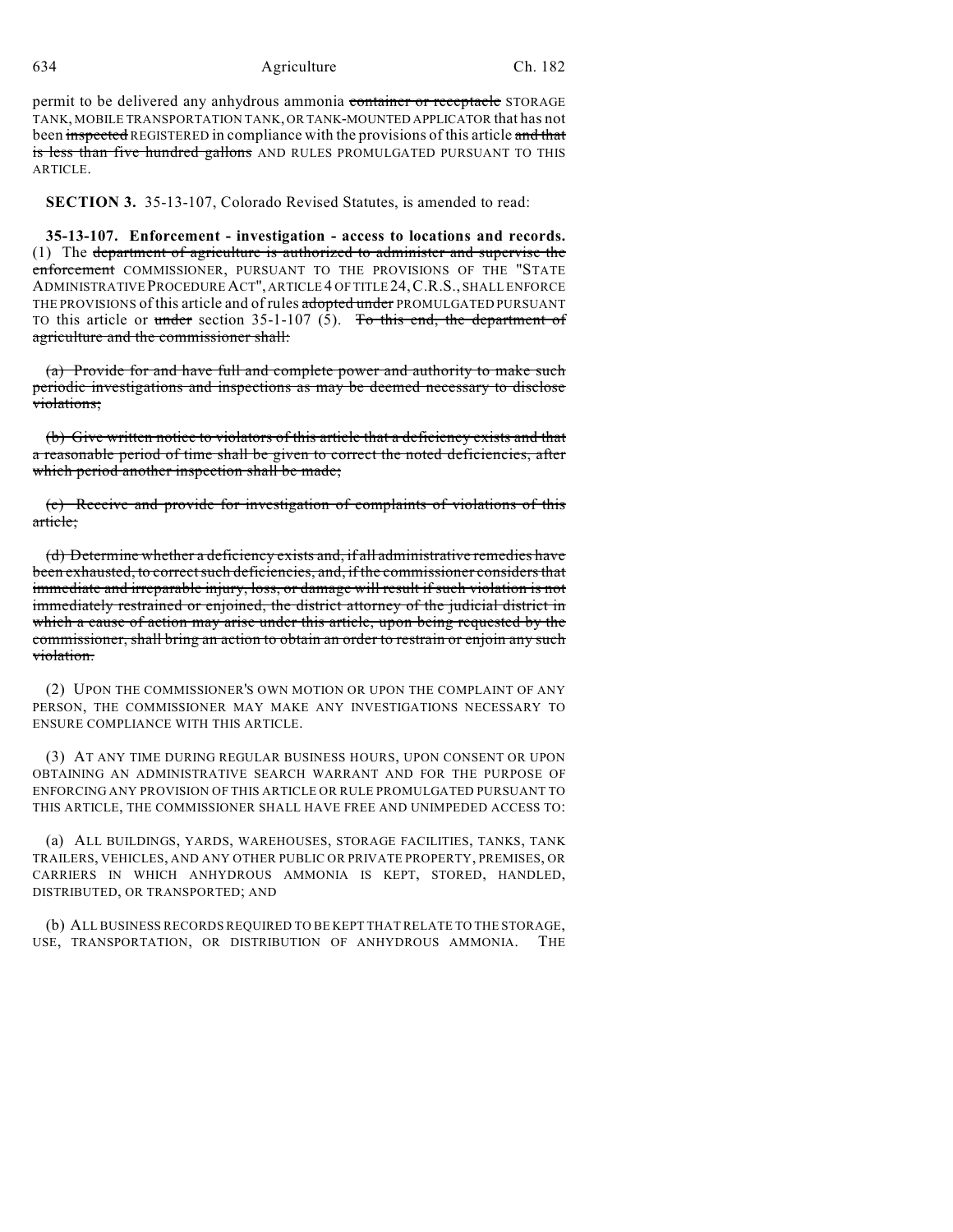#### Ch. 182 Agriculture 635

COMMISSIONER MAY MAKE COPIES OF SUCH RECORDS.

(4) (a) WHENEVER THE COMMISSIONER HAS REASONABLE CAUSE TO BELIEVE A VIOLATION OF ANY PROVISION OF THIS ARTICLE OR ANY RULE PROMULGATED PURSUANT TO THIS ARTICLE HAS OCCURRED AND IMMEDIATE ENFORCEMENT IS DEEMED NECESSARY, THE COMMISSIONER MAY ISSUE A CEASE-AND-DESIST ORDER, WHICH MAY REQUIRE ANY PERSON TO CEASE VIOLATING ANY PROVISION OF THIS ARTICLE OR ANY RULE PROMULGATED PURSUANT TO THIS ARTICLE. SUCH CEASE-AND-DESIST ORDER SHALL SET FORTH THE PROVISIONS ALLEGED TO HAVE BEEN VIOLATED, THE FACTS ALLEGED TO HAVE CONSTITUTED THE VIOLATION, AND THE REQUIREMENT THAT ALL ACTIONS BE CEASED FORTHWITH.

(b) IN THE EVENT THAT ANY PERSON FAILS TO COMPLY WITH A CEASE-AND-DESIST ORDER WITHIN TWENTY-FOUR HOURS, THE COMMISSIONER MAY BRING A SUIT FOR A TEMPORARY RESTRAINING ORDER AND INJUNCTIVE RELIEF TO PREVENT ANY FURTHER OR CONTINUED VIOLATION OF SUCH ORDER.

(c) NO STAY OF A CEASE-AND-DESIST ORDER SHALL BE ISSUED BEFORE A HEARING ON THE ORDER INVOLVING BOTH PARTIES.

(d) MATTERS BROUGHT BEFORE A COURT PURSUANT TO THIS SECTION SHALL HAVE PREFERENCE OVER OTHER MATTERS ON THE COURT'S CALENDAR.

(5) THE COMMISSIONER SHALL HAVE FULL AUTHORITY TO ADMINISTER OATHS AND TAKE STATEMENTS, TO ISSUE ADMINISTRATIVE SUBPOENAS REQUIRING THE ATTENDANCE OF WITNESSES BEFORE THE COMMISSIONER AND THE PRODUCTION OF ALL BOOKS, MEMORANDA, PAPERS, AND OTHER DOCUMENTS, ARTICLES, OR INSTRUMENTS, AND TO COMPEL THE DISCLOSURE BY SUCH WITNESSES OF ALL FACTS KNOWN TO THEM RELATIVE TO THE MATTERS UNDER INVESTIGATION. UPON THE FAILURE OR REFUSAL OF ANY WITNESS TO OBEY AN ADMINISTRATIVE SUBPOENA, THE COMMISSIONER MAY PETITION THE DISTRICT COURT, AND, UPON A PROPER SHOWING, THE COURT MAY ENTER AN ORDER COMPELLING THE WITNESS TO APPEAR AND TESTIFY OR PRODUCE DOCUMENTARY EVIDENCE. FAILURE TO OBEY SUCH AN ORDER OF THE COURT SHALL BE PUNISHABLE AS A CONTEMPT OF COURT.

(6) WHENEVER THE COMMISSIONER CONSIDERS THAT A VIOLATION OF ANY PROVISION OF THIS ARTICLE OR RULE PROMULGATED PURSUANT TO THIS ARTICLE HAS OCCURRED OR WILL OCCUR, AND THAT IMMEDIATE AND IRREPARABLE INJURY, LOSS, OR DAMAGE WILL RESULT IF SUCH VIOLATION IS NOT IMMEDIATELY RESTRAINED OR ENJOINED, THE COMMISSIONER MAY APPLY TO ANY COURT OF COMPETENT JURISDICTION TO TEMPORARILY OR PERMANENTLY RESTRAIN OR ENJOIN THE ACT OR PRACTICE IN QUESTION AND TO ENFORCE COMPLIANCE WITH THIS ARTICLE OR ANY RULE PROMULGATED PURSUANT TO THIS ARTICLE. IN ANY SUCH ACTION, THE COMMISSIONER SHALL NOT BE REQUIRED TO PLEAD OR PROVE IRREPARABLE INJURY OR THE INADEQUACY OF THE REMEDY AT LAW. UNDER NO CIRCUMSTANCES SHALL THE COURT REQUIRE THE COMMISSIONER TO POST A BOND.

**SECTION 4.** 35-13-109 (1), Colorado Revised Statutes, is amended to read:

**35-13-109. Registration - application - fees.** (1) On or before July 1 of THE DATE SPECIFIED BY RULE OF THE COMMISSIONER each year, every person who owns